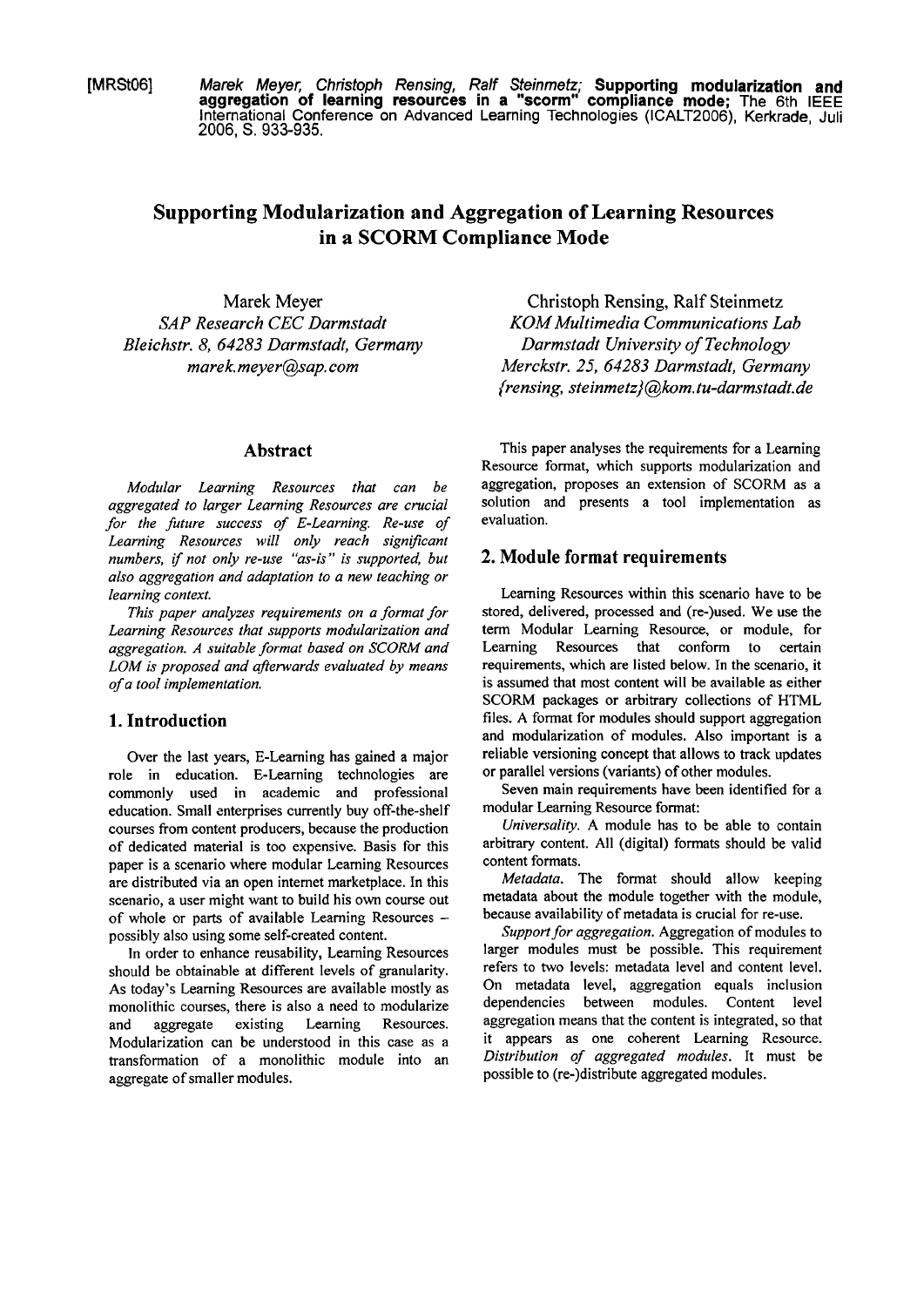*Versioning.* The module format must support versioning. Updates (revisions) and variants of modules have to be marked as such. Different versions of one module may exist at the Same time.

*Enable update mechanisrns.* It must be able for tools to track updates of modules and to replace old versions with newer ones. This is a challenge especially if an outdated module is part of an aggregated module.

Low *technological barrier.* Users must not be excluded by high technological requirements.

# **3. Related work**

Rensing et al. have described the need for modular Leaming Resources **[I].** They also emphasize the need for aggregation and modularization of Learning Resources.

The de facto standard for exchanging E-Leaming content between different authoring tools and leaming management systems is the Shareable Content Object Reference Model (SCORM) **[4].** A common format for describing Learning Resources with metadata is IEEE Learning Object Metadata (LOM) [2]. The content of a Learning Object is seen as binary data only; aggregation is regarded only on a meta level. How aggregation of the content looks like is not specified. Also, the semantics of aggregation relations are ambiguous and not ready for extensive use **[3].** 

An implicit versioning scheme for Leaming Resources has been developed by Theilrnann et al **[SI.**  This versioning scheme addresses the issues of link versioning and potential conflicts that may occur when multiple versions of the Same Leaming Resource are aggregated.

Hörmann has proposed to use aggregation as basis for a complete authoring process **[6].** Authoring-byaggregation is a paradigm that forces the user to build Leaming Resources bottom-up.

#### **4. Using SCORM as base format**

As result of the investigations presented before, LOM and SCORM have promising features, but do not fully match the identified requirements. We have decided to base our module format on SCORM. The reasons were:

- There are already many SCORM compliant Courses available.
- Arbitrary contents may be packaged as a resource in an **IMS** Content Packaging package.
- The technological barrier for extracting arbitrary content is low  $-$  only a standard archive tool (zip) is needed.
- Metadata can be shipped with the module as a LOM record in a SCORM manifest.
- Aggregation as required may be realized with only little changes.
- versioning and aggregation information can be stored in the LOM record.

# **5. Extensions to SCORM**

Some of the requirements are not yet satisfactory matched by SCORM and LOM, especially for versioning and aggregation. Thus, some extension had to be made. which are in detail:

## **5.1 Versioning**

Versioning is implemented using LOM category **7.**  The concept of implicit versioning fiom Theilmann is adopted. Each version of a module gets its own unique module D, for which Universally Unique Identifiers (UUID) **[7]** are employed. When a new version is created, the **ID** of the original module is written to the metadata record as a predecessor relation. Beside the module iD, a module also has a distinct path relative to a common root directory. In consequence, the relative URL between two modules never changes, so that file references may exist across module boundaries. A module path should be unique for each module to avoid conflicts. However, versions keep the module path of the original module, because otherwise all inter-module references would have to be updated when a module is replaced by a newer version.

# **5.2 Aggregation**

Aggregation of Learning Resources is realized as aggregation by reference. Thus, redundancies can be minimized for the sake of less storage space demands of the repository. Also, the update of aggregated modules is easier: When a new revision of an integrated module is available, only the references from the aggregating module to the included module have to be updated.

Technically, aggregation is realized on two different levels: on metadata level in LOM arid on structural and content level in IMS Content Packaging / SCORM.

On metadata level, an aggregation relation is modeled in the LOM record of the aggregating module as a reference to another module ID. This relation is used mainly for retrieval and delivery issues. Aggregation relations in LOM always reference a particular version of a module.